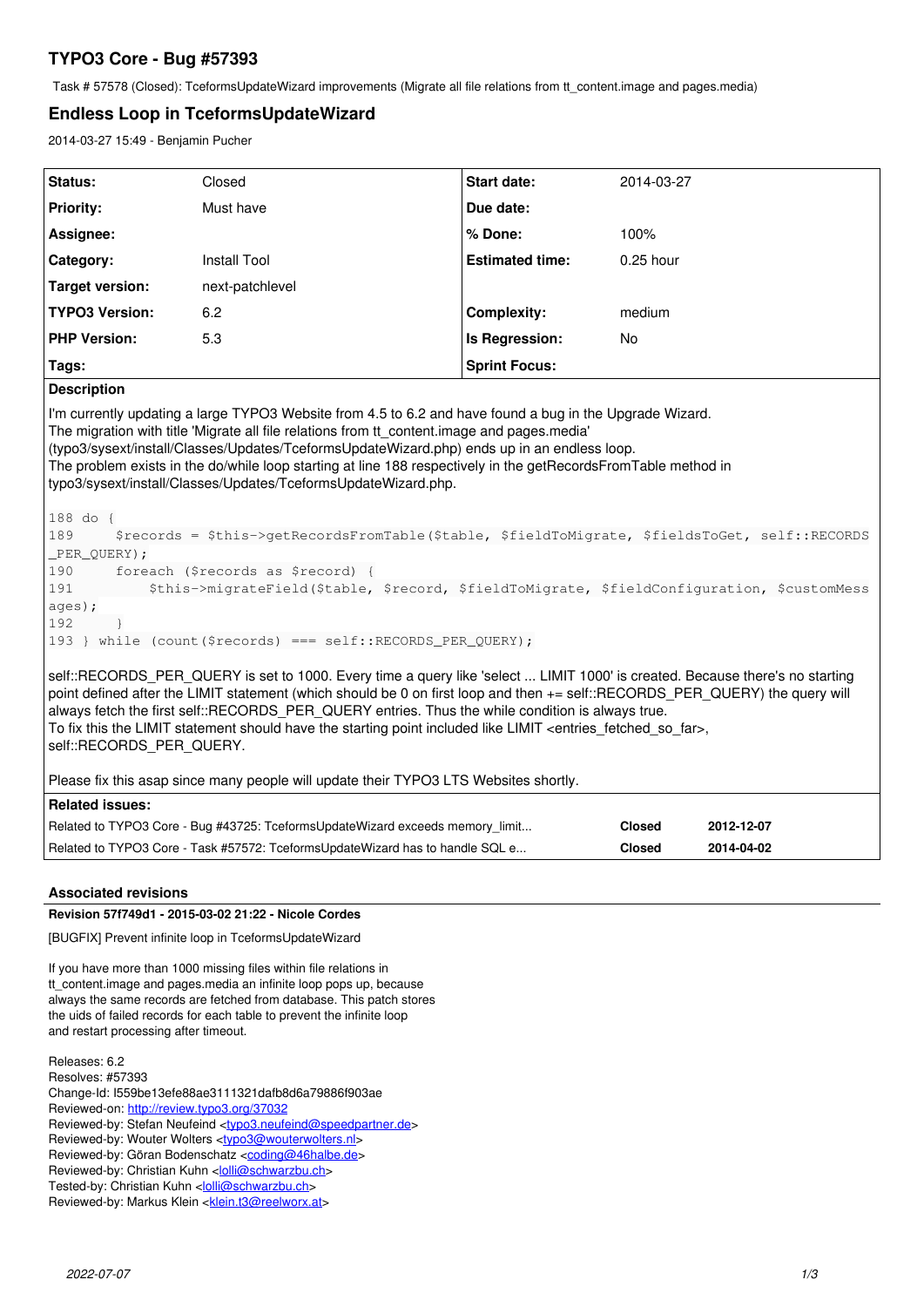#### **History**

#### **#1 - 2014-04-01 13:44 - Steffen Krüchten**

I can confirm this Bug, also trying to update a small Installation to 6.2.0 from 4.5.32 with PHP 5.3.27. Everything else went smooth, Frontend is up and running but no Content images at all.

Upgrade Wizard throws a "Uncaught TYPO3 Exception" in Debug-Mode when trying to execute "Migrate all file relations from tt\_content.image and pages.media":

PHP Warning: Invalid argument supplied for foreach() in typo3/sysext/install/Classes/Updates/TceformsUpdateWizard.php line 190.

#### **#2 - 2014-04-02 17:36 - Markus Klein**

*- Status changed from New to Needs Feedback*

*- Target version deleted (next-patchlevel)*

These are two different issues.

The issue reported here is IMO not an issue. The limit is ok, you can always start from 0, because the select query only looks at records not yet migrated!

Regarding the foreach() thing. There seems to be a DB issue, the select seems to fail. I'll create a new ticket for this, which introduces a better check and issues an exception with the SQL error.

#### **#3 - 2014-04-02 19:06 - Markus Klein**

The new ticket for the foreach() issue is [#57572](https://forge.typo3.org/issues/57572)

#### **#4 - 2014-04-02 19:36 - Markus Klein**

*- Parent task set to #57578*

#### **#5 - 2014-04-25 15:28 - Tobias Braumann**

I can confirm this Bug, too. In our case the Problem was that we have a lot of pictures in tt\_content, which no longer exist and the script don't set the image field to 1 or delete the entries. So in the foreach() there are still the same 1000 entries (infinityloop).

We fix that problem by increasing the value self::RECORDS\_PER\_QUERY to the number of entries from tt\_content.

#### **#6 - 2014-08-27 15:18 - Alexander Opitz**

*- Status changed from Needs Feedback to New*

#### **#7 - 2014-11-18 09:44 - Sebastian Helzle**

We also had this issue today with a big site (~15000 pages) and more than 1000 missing media files in the page properties because we tried the upgrade on a lightweight copy without the assets.

#### **#8 - 2015-02-20 01:56 - Gerrit Code Review**

*- Status changed from New to Under Review*

Patch set 1 for branch **TYPO3\_6-2** of project **Packages/TYPO3.CMS** has been pushed to the review server. It is available at <http://review.typo3.org/37032>

#### **#9 - 2015-02-20 01:57 - Gerrit Code Review**

Patch set 2 for branch **TYPO3\_6-2** of project **Packages/TYPO3.CMS** has been pushed to the review server. It is available at <http://review.typo3.org/37032>

#### **#10 - 2015-02-20 12:57 - Gerrit Code Review**

Patch set 3 for branch **TYPO3\_6-2** of project **Packages/TYPO3.CMS** has been pushed to the review server. It is available at <http://review.typo3.org/37032>

## **#11 - 2015-02-20 13:25 - Markus Klein**

We kindly ask you to please test the patch linked above with your databases. If it works for you, please vote accordingly.

Thanks a lot!